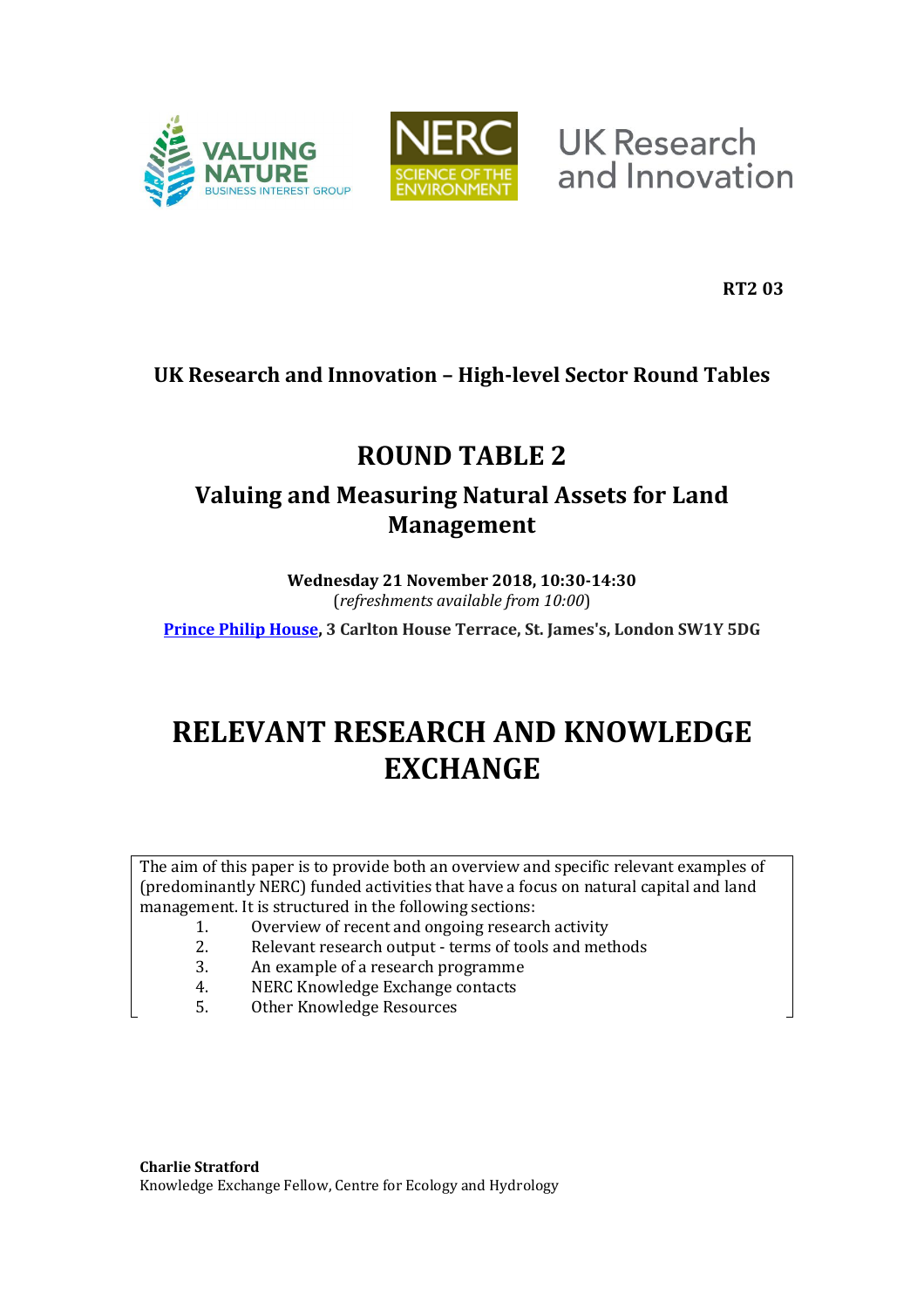### **1. OVERVIEW OF RECENT AND ONGOING RESEARCH ACTIVITY**

A recent scour of research databases using such terms as 'valuing nature', 'natural capital' and 'ecosystem services' identified over 650 relevant projects with a combined value of £350M. This is predominantly made up of research grants (75%). It is likely that many of these projects may be producing output with potential utility to the agriculture and land management sectors. Examples of projects likely to deliver outputs of relevance to the agriculture and land management sectors are shown in Annex 1.

The extent to which projects work collaboratively with stakeholders – including business - varies, with some focussing on addressing specific gaps in scientific understanding whilst others take existing research and work with end users to maximise benefit to relevant sectors. In general, knowledge exchange is becoming an increasingly important aspect of successful funding bids and working closely with potential users to deliver beneficial societal impacts is a funding requirement.

## **2. RELEVANT RESEARCH OUTPUT – TOOLS AND METHODS**

Many different tools and methods for measuring and valuing natural capital and/or ecosystem services exist. Several pieces of work have reviewed the models available and provided guidance as to which is suitable for a particular setting. The Joint Nature Conservation Council and NERC funded a piece of work to help users to identify the most appropriate assessment tool. The resulting '[Tool Assessor](https://ecosystemsknowledge.net/resources/guidance-and-tools/tools/tool-assessor)' is hosted by the Ecosystems Knowledge Network (*Table 1*).

|                                      |                |                  |              | <b>Environmental setting</b> |   |                                                                | <b>Ecosystem service</b><br>categories represented |   |              | <b>Experience of</b><br>use |                |                  | <b>Software</b> |              |  |
|--------------------------------------|----------------|------------------|--------------|------------------------------|---|----------------------------------------------------------------|----------------------------------------------------|---|--------------|-----------------------------|----------------|------------------|-----------------|--------------|--|
| Tool                                 | Multi<br>scale | No. of<br>models |              |                              |   | Terrestrial Freshwater Marine Provisioning Regulating Cultural |                                                    |   | <b>UK</b>    | <b>Outside</b><br>the UK    | Open<br>access | <b>Excel GIS</b> |                 | Web<br>based |  |
| <b>ARIES</b>                         | √              | 11               | √            | √                            | √ | √                                                              | √                                                  | √ |              | √                           | √              |                  | √               |              |  |
| Benefits of<br>SUDS (BeST)           |                | 19               | √            | ✓                            |   | $\checkmark$                                                   | ✓                                                  | √ | √            |                             | $\checkmark$   | √                |                 |              |  |
| <b>CoSting Nature</b>                | √              | 7                | $\checkmark$ | √                            |   | √                                                              | √                                                  | √ | ?            | ✓                           | ✓              |                  | √               | √            |  |
| EcoServ-GIS                          |                | 10               | √            | √                            |   |                                                                | √                                                  | √ | $\checkmark$ |                             | √              |                  | √               |              |  |
| <b>GI Valuation</b><br>Toolkit       |                | 14               | $\checkmark$ |                              |   |                                                                | √                                                  | √ | $\checkmark$ |                             | √              | √                |                 |              |  |
| i-Tree Eco                           | √              | 7                | $\checkmark$ |                              |   |                                                                | √                                                  | √ | $\checkmark$ | $\checkmark$                | √              | $\checkmark$     |                 |              |  |
| <b>InVEST</b>                        | √              | 18               | √            | √                            | √ | √                                                              | √                                                  | √ | $\checkmark$ | ✓                           | √              |                  | √               |              |  |
| LUCI                                 | √              | 9                | $\sqrt{}$    | $\checkmark$                 |   |                                                                | √                                                  |   | √            | √                           |                |                  | √               |              |  |
| Natural Cap.<br><b>Planning Tool</b> |                | 10               | √            | √                            |   | √                                                              | √                                                  | √ | √            |                             |                | √                |                 |              |  |
| ORVal                                | $\checkmark$   | 1                | √            |                              |   |                                                                |                                                    | √ | √            |                             | √              |                  | J               | √            |  |
| Participatory<br><b>GIS tool</b>     |                | 5                | √            | √                            | J |                                                                |                                                    | √ | √            |                             | √              |                  |                 | J            |  |
| <b>SENCE</b>                         | √              |                  | J            | J                            | J | $\checkmark$                                                   | √                                                  | ✓ | $\checkmark$ | √                           |                |                  | $\sqrt{2}$      |              |  |
| <b>TESSA</b>                         |                | 10               | $\sqrt{2}$   | $\checkmark$                 |   | √                                                              | ✓                                                  | ✓ | √            | √                           | √              |                  |                 | √            |  |
| Viridian                             |                | 5                | √            | √                            |   |                                                                | √                                                  |   | $\checkmark$ |                             |                |                  | √               |              |  |

#### *Table 1 Overview of the tools included in the Tool Assessor.*

This Tool Assessor looks at 14 of the most commonly used tools and methods and, for each, provides a comprehensive fact sheet detailing the input data required to run the tool, the form of output produced, the geographic scale over which it can be applied, the land uses that it considers, and the cost, software and skill requirements to operate it. This is an extremely useful and highly recommended resource for any person or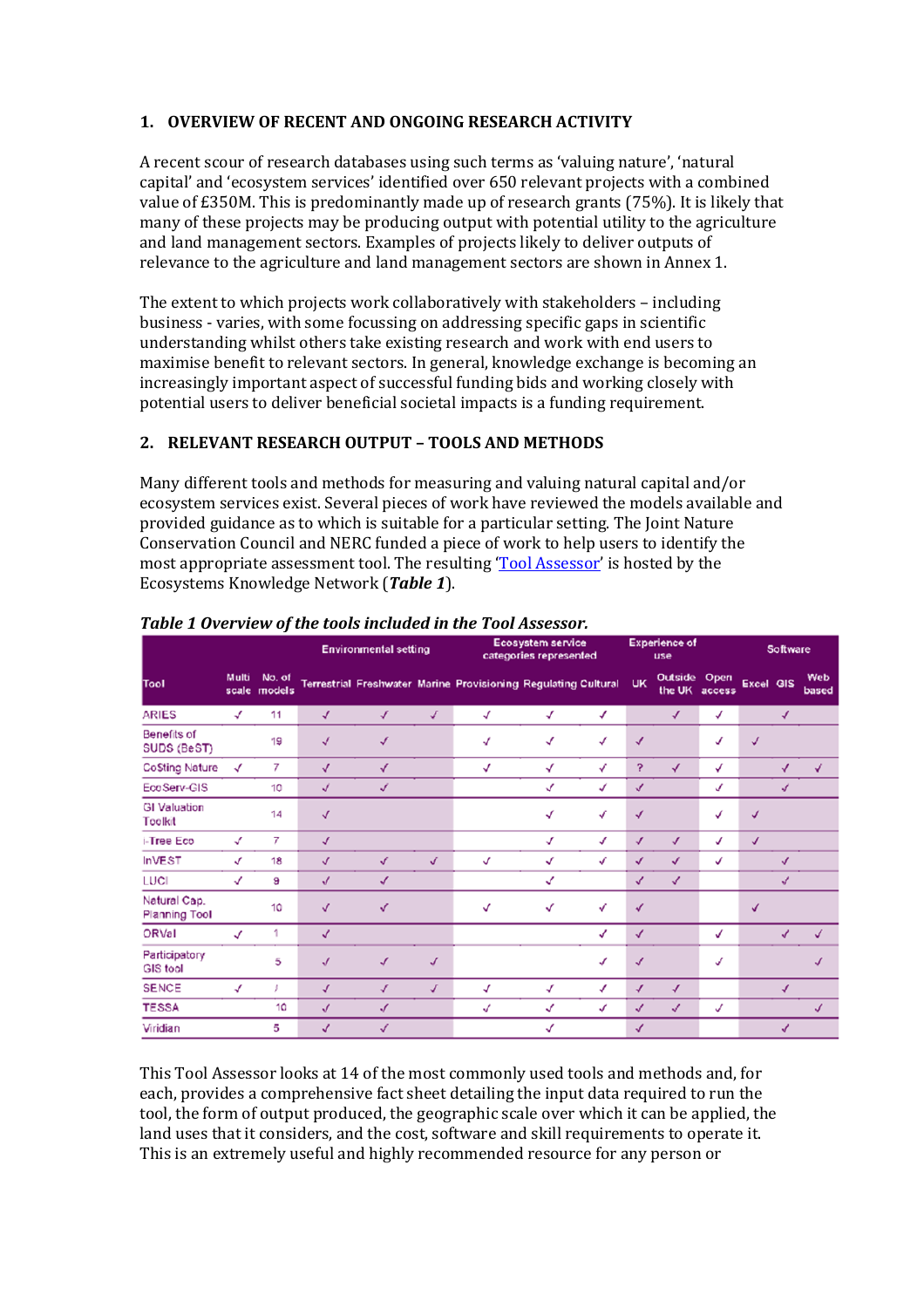organisation wanting to find out more about the tools available for natural capital assessment.

## **3. EXAMPLE OF A RELEVANT RESEARCH PROGRAMME**

The NERC ASSIST (Achieving Sustainable Agricultural Systems) programme is a fiveyear £11 million research programme that, with support from the farming industry, will meet the challenge of feeding growing populations without causing unacceptable environmental damage. The Centre for Ecology & Hydrology in partnership with Rothamsted Research and British Geological Survey will develop innovative farming systems in collaboration with industry and stakeholders to: increase efficiency of food production, improve resilience to extreme events, and reduce the environmental foot print of agriculture. By bringing together this expertise in management of natural resources with crop production the programme will we be able to examine fully the impacts of intensification on the wider environment, and develop synergistic farming systems that contribute towards environmental sustainability. The outputs of the ASSIST programme are made available for stakeholders to explore and use [\(Figure 1\)](#page-2-0) and ongoing feedback on how these can be optimised is welcomed.

<span id="page-2-0"></span>

*Figure 1 Screenshot from the Assist Scenario Exploration Tool (See http:/[/assist.ceh.ac.uk/content/asset](http://assist.ceh.ac.uk/content/asset-assist-scenario-exploration-tool)[assist-scenario-exploration-tool](http://assist.ceh.ac.uk/content/asset-assist-scenario-exploration-tool) for more information)*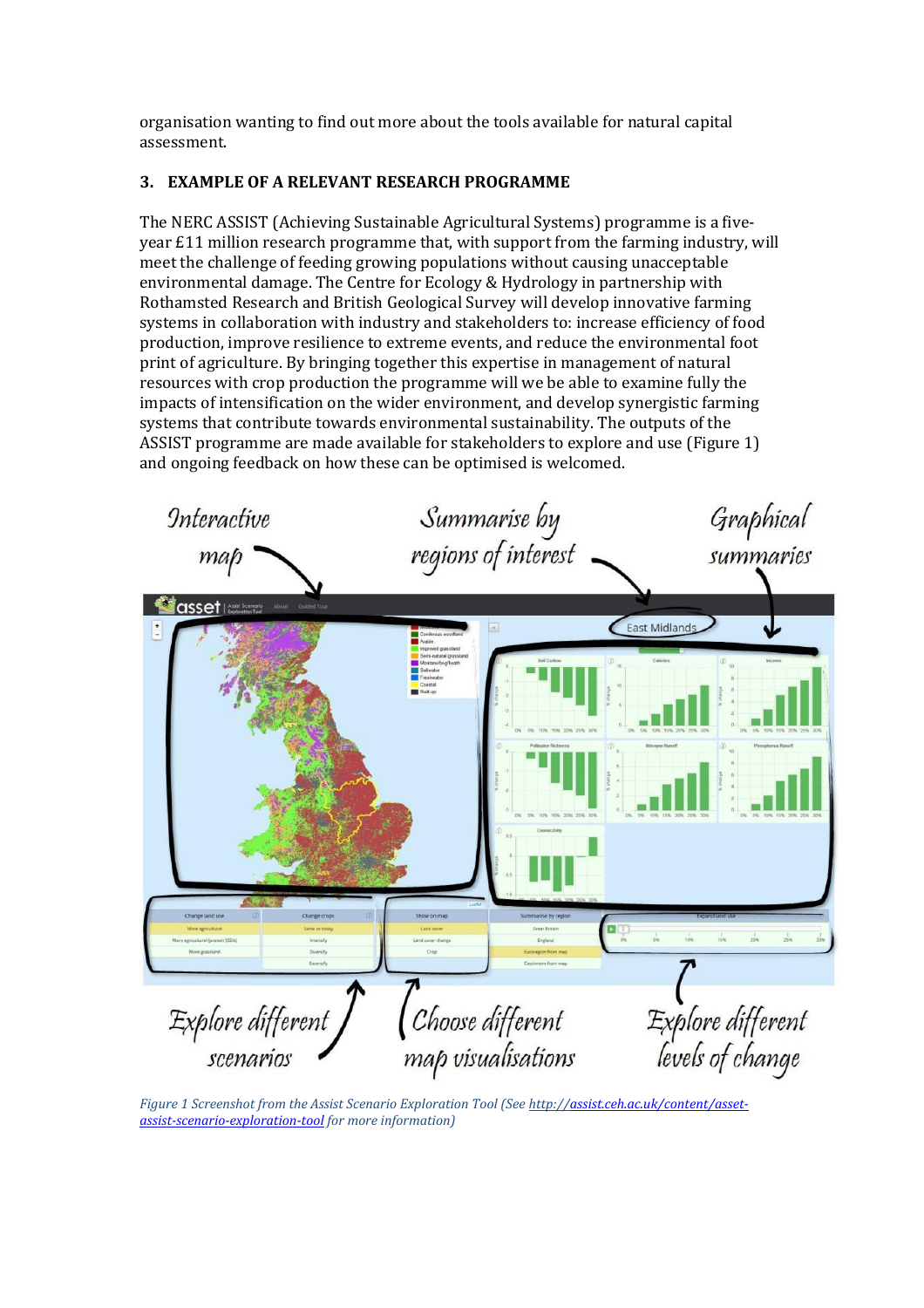This programme is funded by NERC as part of its national capability (NC), which enables the UK to deliver world-leading environmental science, support national strategic needs, and respond to emergencies. NC funding targets in particularly research that integrates over at least national spatial scales and decadal time-scales.

ASSIST will provide the community with validated biophysical models and data at the field and national scale, a UK-wide research infrastructure using commercial farms, and tools to explore and synthesise the data generated. It will provide opportunities for new partnerships between the wider academic community and industry to address critical knowledge gaps, including the socio-economic barriers to uptake and implementation of these new farming systems, and the integration of advances in crop breeding. Together these activities will support the agricultural industry in assessing the potential to meet ambitious goals for environmental sustainability whilst remaining competitive in the global market.

# **4. NERC KNOWLEDGE EXCHANGE CONTACTS**

NERC currently funds several knowledge exchange activities focussing on natural capital and ecosystem services and with relevance to the infrastructure sector. These activities are targeted towards better collaboration between the academic and practitioner communities and are looking for opportunities to work closely with industry in order to understand how best use can be made of relevant science. Primary contacts for this are the NERC funded Knowledge Exchange Fellows.

- **Charlie Stratford**, Natural Capital and Healthy Local Economies: [cstr@ceh.ac.uk](mailto:cstr@ceh.ac.uk)
- **Alister Scott**, Mainstreaming green infrastructure: [Alister.scott@northumbria.ac.uk](mailto:Alister.scott@northumbria.ac.uk)

## **5. OTHER KNOWLEDGE RESOURCES**

A number of platforms bring together relevant knowledge on measuring and valuing natural assets for business. These include:

- [Ecosystems Knowledge Network](https://ecosystemsknowledge.net/) UK Network sharing knowledge on practice of putting environment at heart of decision making
- [Valuing Nature Programme](http://valuing-nature.net/) UK interdisciplinary research programme with business engagement focus
- [Natural Capital Hub](https://naturalcapitalcoalition.org/hub/) Managed by the Natural Capital Coalition, a global multistakeholder collaboration aiming to harmonize business approaches
- [Cambridge Institute for Sustainability Leadership](https://www.cisl.cam.ac.uk/business-action/natural-capital/natural-capital-impact-group)  Natural Capital Impact [Group](https://www.cisl.cam.ac.uk/business-action/natural-capital/natural-capital-impact-group) – Aims to empower leaders from the worlds of business, government and finance in environmental sustainability
- EU Business @ [Biodiversity Platform](http://ec.europa.eu/environment/biodiversity/business/index_en.htm) Includes work streams on natural capital accounting, innovation and finance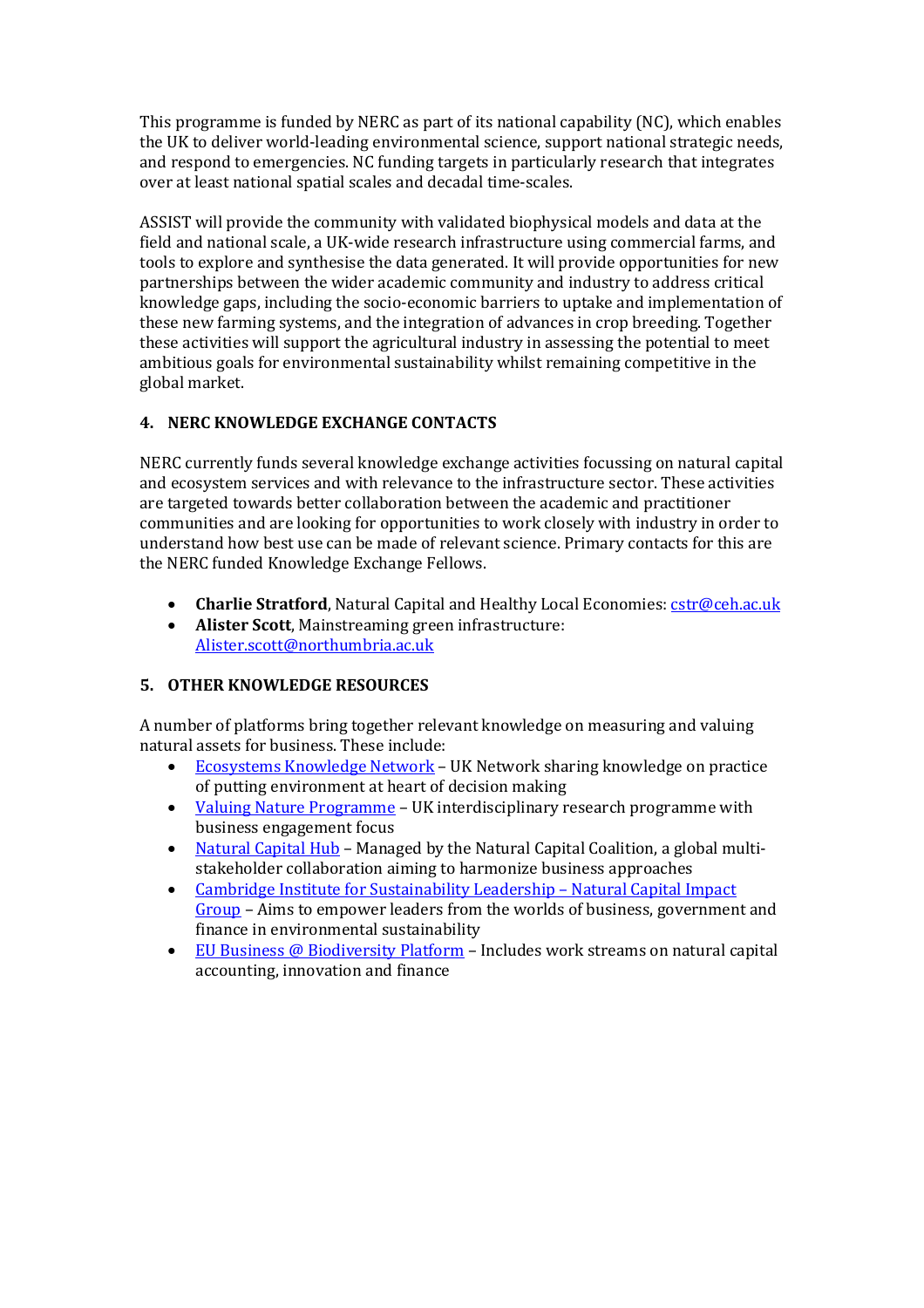# **Annex 1 – Projects of potential relevance to the agriculture and land management sectors**

| <b>Funder</b> | Reference        | <b>Title</b>                                                                                                                                          |
|---------------|------------------|-------------------------------------------------------------------------------------------------------------------------------------------------------|
| AHRC          | AH/N006232/1     | Valuing nature                                                                                                                                        |
| <b>BBSRC</b>  | BB/I000577/1     | Linking agriculture and land use change to pollinator populations                                                                                     |
| <b>BBSRC</b>  | BB/P022987/1     | Restoring soil function and resilience to degraded grasslands                                                                                         |
| <b>BBSRC</b>  | BB/P023274/1     | VOICES: Valuing Orchard and Integrated Crop Ecosystem Services                                                                                        |
| <b>BBSRC</b>  | BB/R00580X/1     | Modelling Landscapes for Resilient Pollination Services in the UK                                                                                     |
| <b>BBSRC</b>  | BBS/E/C/00005745 | Quantifying ecosystem function and production in grassland landscapes                                                                                 |
| <b>BBSRC</b>  | BBS/E/C/00005746 | Enhancing biodiversity in productive agricultural landscapes                                                                                          |
| <b>BBSRC</b>  | BBS/E/C/00005747 | Characterising sustainable, adaptive land management systems                                                                                          |
| <b>EPSRC</b>  | 1928035          | Data analytic technique for land parcel management                                                                                                    |
| <b>ESRC</b>   | 1944085          | Global telecoupling: Linking UK consumption to international natural capital dependencies                                                             |
| Innovate UK   | 700466           | High speed transport tractor suitable for conservation agriculture                                                                                    |
| <b>NERC</b>   | 1806209          | Investigating the impact of the electrification of transport to reduce carbon emissions on Natural Capital                                            |
| <b>NERC</b>   | 1806247          | Assessing the economic and conservation impacts of the pine marten, a recovering predator, non-native grey<br>squirrels, and forest land management   |
| <b>NERC</b>   | 1942319          | Developing industry-led tools to improve water and flood defence infrastructure through natural capital                                               |
| <b>NERC</b>   | ceh020005        | Natural Capital                                                                                                                                       |
| <b>NERC</b>   | NE/H012435/1     | Restoration genetics of degraded forest landscapes: Land management and evolution of reproductive<br>strategies in keystone tree species              |
| <b>NERC</b>   | NE/I00307X/1     | Integrated Carbon, Water and Land Management for Poverty Alleviation                                                                                  |
| <b>NERC</b>   | NE/I529390/1     | Workshop/Seminar: Natural Capital Initiative Biodiversity Offsetting Workshops 2010: Workshop 2<br>(Scientific and environmental data needs) Workshop |
| <b>NERC</b>   | NE/J014680/1     | Biodiversity and the provision of multiple ecosystem services in current and future lowland multifunctional<br>landscapes                             |
| <b>NERC</b>   | NE/J015210/1     | A hierarchical approach to the examination of the relationship between biodiversity and ecosystem service                                             |

This list shows some of the over 650 research projects with potential relevance to the agriculture and land management sectors.